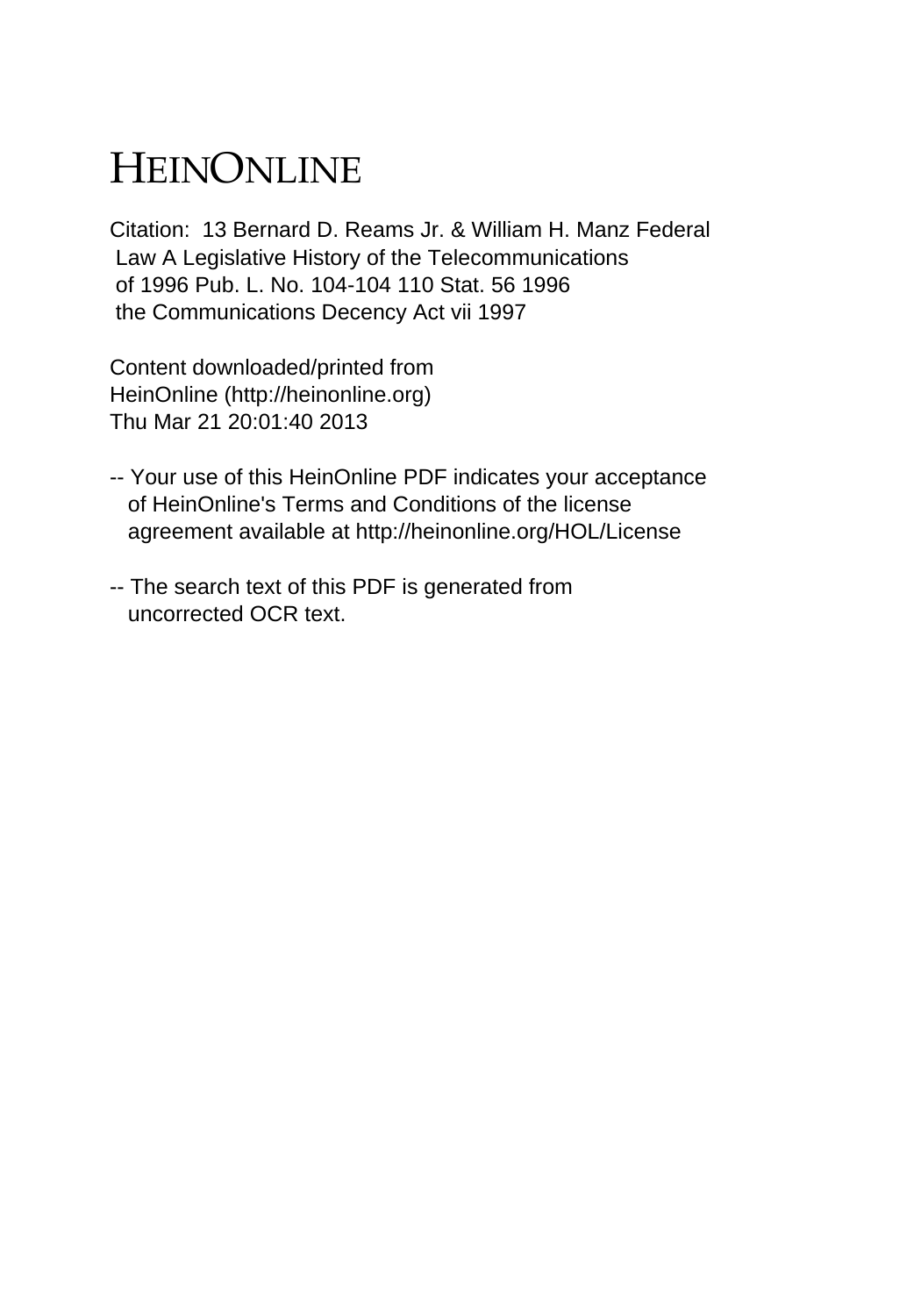### **TABLE OF DOCUMENTS**

### **VOLUME 13**

#### **Section X: Past Hearings (Continued from Volume 12)**

- Doc. **No. 178**  Modified Final Judgment (Parts 1 & 2) Hearings before the Subcommittee on Telecommunications and Finance of the Committee on Energy and Commerce, House of Representatives, 101st Congress, **1st** Session, Serial No. 101-40 and Serial No. **101-92** (May 4, June **7,** 14, and 21, **1989).**
- **Doc. No. 179 -** AT&T Consent Decree Hearings before the Subcommittee on Economic and Commercial Law of the Committee on the Judiciary, House of Representatives, 101st Congress, 1st Session, Serial No. 148 (August **1** and 2, 1989).

*For Master Table of Documents* of this set, please refer to *Volume 1.*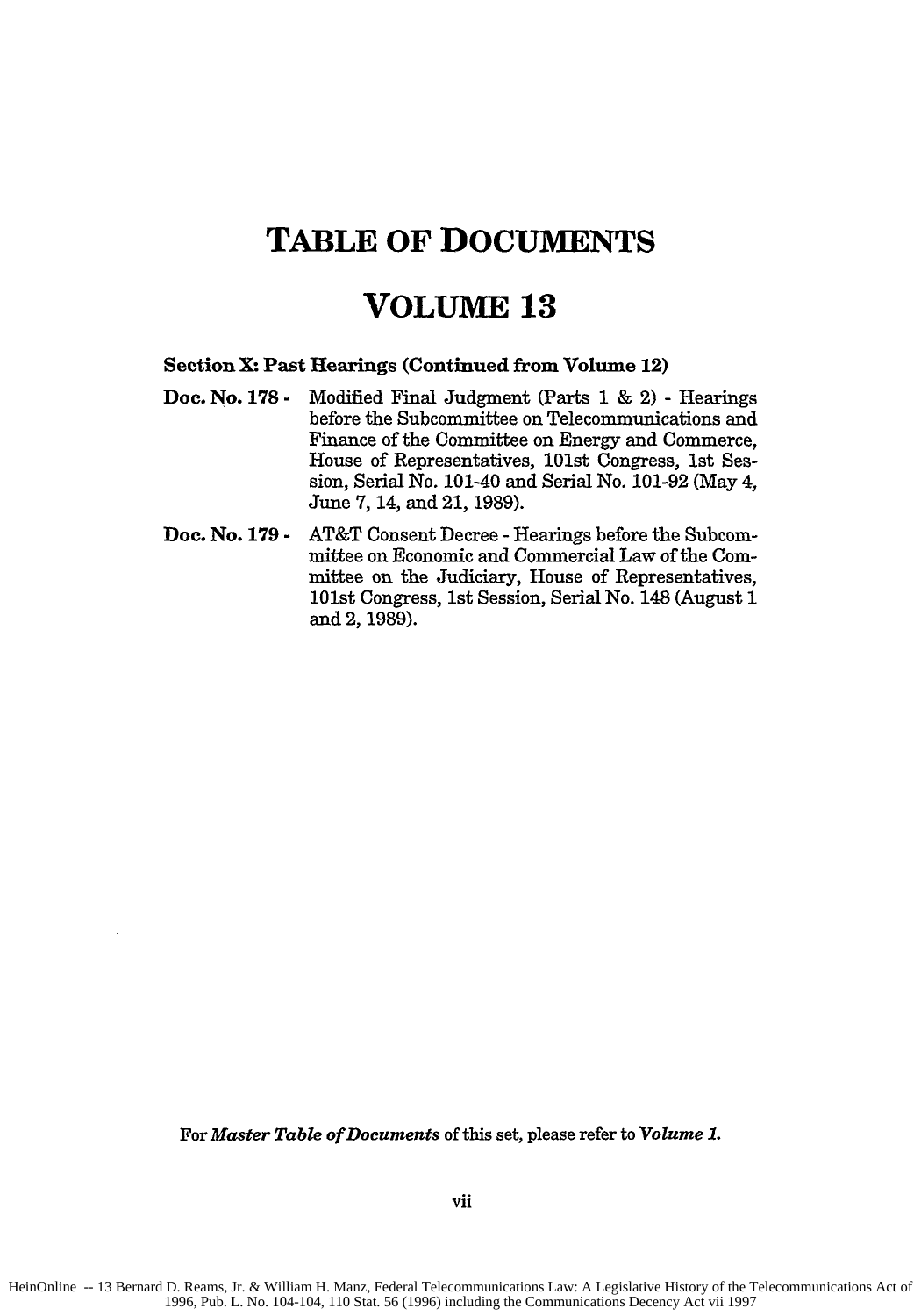HeinOnline -- 13 Bernard D. Reams, Jr. & William H. Manz, Federal Telecommunications Law: A Legislative History of the Telecommunications Act of 1996, Pub. L. No. 104-104, 110 Stat. 56 (1996) including the Communications Decency Act viii 1997

*/*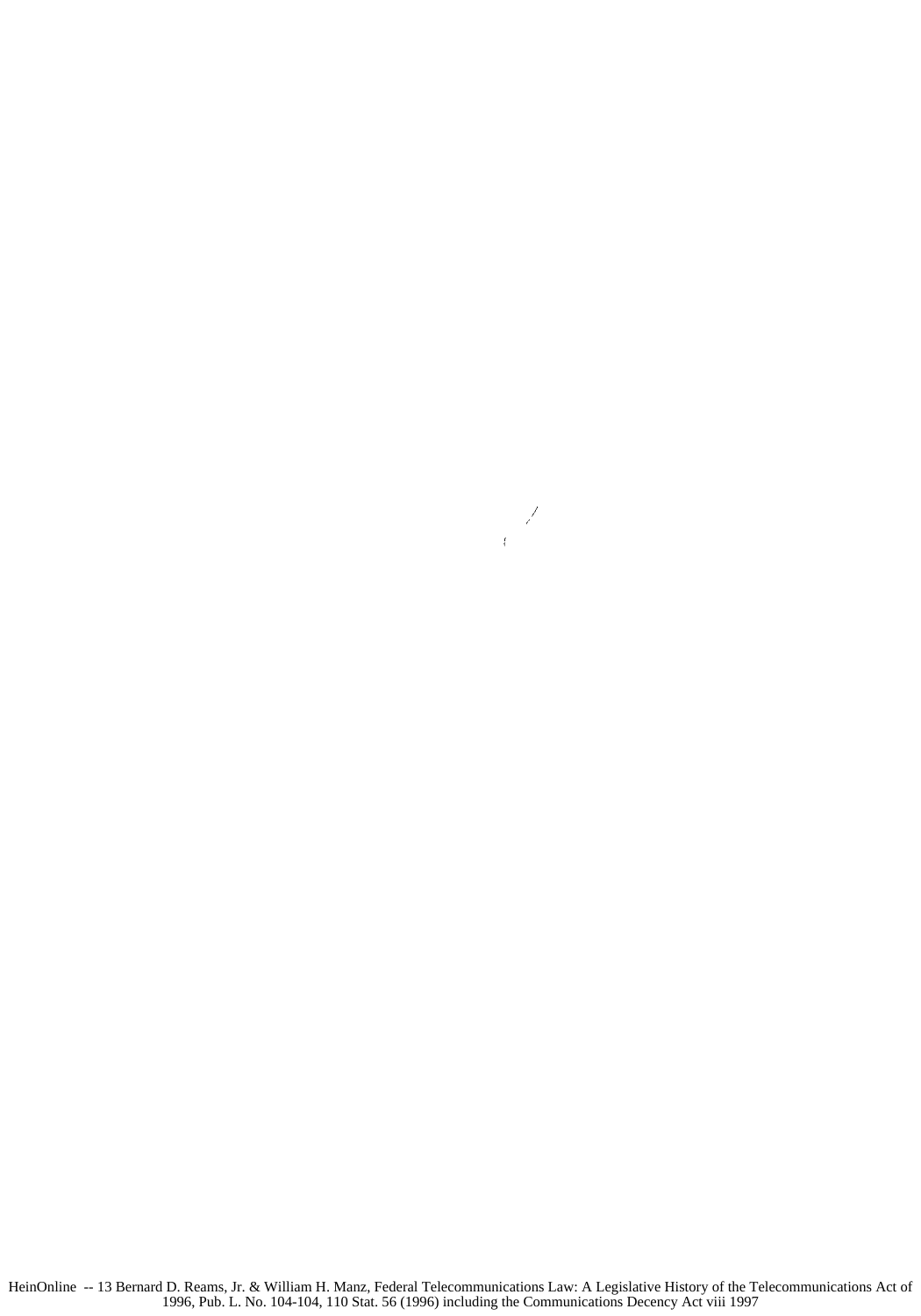## Document No. **178**